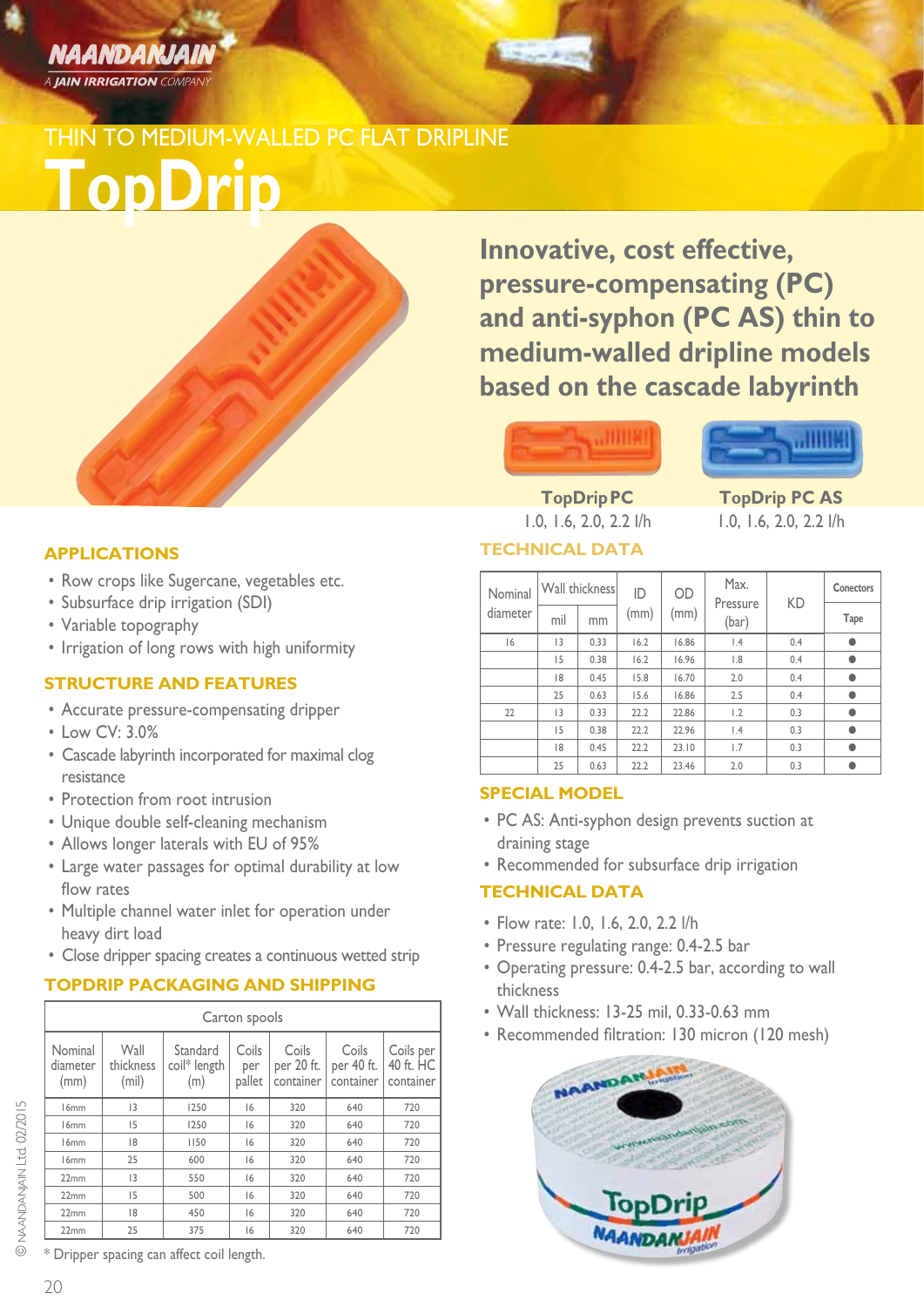# **TopDrip 16 mm** THIN TO MEDIUM-WALLED PC FLAT DRIPLINE

## **HEAD LOSS (m) IN RELATION TO LATERAL LENGTH (m), DRIPPER FLOW RATE AND SPACING (cm)**

**TopDrip 16, 1.0 l/h, W.T 18mil, ID 15.8**

### **TopDrip 16, 1.0 l/h, W.T13-15 mil, ID 16.2**

|                      |      | Dripper spacing (cm) |      |      |      |      |                |
|----------------------|------|----------------------|------|------|------|------|----------------|
| Lateral<br>length(m) | 20   | 30                   | 40   | 50   | 60   | 70   | 100            |
| 20                   | 0.1  |                      |      |      |      |      |                |
| 40                   | 0.3  | 0.1                  | 0.1  |      |      |      |                |
| 60                   | 0.9  | 0.4                  | 0.2  | 0.1  | 0.1  | 0.1  |                |
| 80                   | 2.0  | 0.8                  | 0.4  | 0.3  | 0.2  | 0.1  | 0.1            |
| 100                  | 3.5  | 1.5                  | 0.8  | 0.5  | 0.3  | 0.2  | 0.1            |
| 120                  | 5.8  | 2.4                  | 1.3  | 0.8  | 0.5  | 0.4  | 0.2            |
| 140                  | 8.7  | 3.6                  | 1.9  | 1.2  | 0.8  | 0.6  | 0.3            |
| 160                  | 12.4 | 5.1                  | 2.8  | 1.7  | 1.2  | 0.9  | 0.4            |
| 180                  |      | 7.0                  | 3.8  | 2.4  | 1.6  | 1.2  | 0.6            |
| 200                  |      | 9.3                  | 5.0  | 3.2  | 2.2  | 1.6  | 0.8            |
| 220                  |      | 2.1                  | 6.5  | 4.1  | 2.8  | 2.0  | 1.0            |
| 240                  |      |                      | 8.3  | 5.2  | 3.6  | 2.6  | L <sub>3</sub> |
| 260                  |      |                      | 10.3 | 6.4  | 4.4  | 3.2  | 1.6            |
| 280                  |      |                      | 12.6 | 7.9  | 5.4  | 4.0  | 1.9            |
| 300                  |      |                      |      | 9.5  | 6.6  | 4.8  | 2.3            |
| 320                  |      |                      |      | 11.4 | 7.8  | 5.7  | 2.8            |
| 340                  |      |                      |      |      | 9.2  | 6.7  | 3.3            |
| 360                  |      |                      |      |      | 10.8 | 7.9  | 3.9            |
| 380                  |      |                      |      |      |      | 9.1  | 4.5            |
| 400                  |      |                      |      |      |      | 10.6 | 5.2            |
| 420                  |      |                      |      |      |      |      | 5.9            |
| 440                  |      |                      |      |      |      |      | 6.7            |
| 460                  |      |                      |      |      |      |      | 7.6            |
| 480                  |      |                      |      |      |      |      | 8.6            |
| 500                  |      |                      |      |      |      |      | 9.6            |

### **TopDrip 16, 1.6 l/h, W.T 13-15mil, ID 16.2**

| Dripper spacing (cm) |      |                |            |      |      |                  |                  |  |  |  |
|----------------------|------|----------------|------------|------|------|------------------|------------------|--|--|--|
| Lateral<br>length(m) | 20   | 30             | 40         | 50   | 60   | 70               | 100              |  |  |  |
| 20                   | 0.1  |                |            |      |      |                  |                  |  |  |  |
| 40                   | 0.7  | 0.3            | 0.2        | 0.1  | 0.1  |                  |                  |  |  |  |
| 60                   | 2.0  | 0.8            | 0.4        | 0.3  | 0.2  | 0.1              | 0.1              |  |  |  |
| 80                   | 4.3  | $\overline{8}$ | 0.9        | 0.6  | 0.4  | 0.3              | 0.1              |  |  |  |
| 100                  | 7.7  | 3.2            | 1.7        | IJ   | 0.7  | 0.5              | 0.3              |  |  |  |
| 120                  | 12.6 | 5.3            | 2.8        | 1.8  | 1.2  | 0.9              | 0.4              |  |  |  |
| 140                  |      | 7.9            | 4.3        | 2.7  | 1.9  | $\overline{1.3}$ | 0.7              |  |  |  |
| 160                  |      | $ $   $.4$     | 6.2        | 3.9  | 2.7  | 1.9              | $\overline{0}$ . |  |  |  |
| 180                  |      |                | 8.5        | 5.3  | 3.7  | 2.7              | $\overline{1.3}$ |  |  |  |
| 200                  |      |                | $ $ $ $ .3 | 7.1  | 4.9  | 3.6              | 1.8              |  |  |  |
| 220                  |      |                |            | 9.2  | 6.4  | 4.7              | 2.3              |  |  |  |
| 240                  |      |                |            | 11.7 | 8.1  | 5.9              | 2.9              |  |  |  |
| 260                  |      |                |            |      | 0.1  | 7.4              | 3.6              |  |  |  |
| 280                  |      |                |            |      | 12.3 | 9.1              | 4.4              |  |  |  |
| 300                  |      |                |            |      |      | 10.9             | 5.4              |  |  |  |
| 320                  |      |                |            |      |      |                  | 6.4              |  |  |  |
| 340                  |      |                |            |      |      |                  | 7.6              |  |  |  |
| 360                  |      |                |            |      |      |                  | 8.9              |  |  |  |
| 380                  |      |                |            |      |      |                  | 10.3             |  |  |  |
| 400                  |      |                |            |      |      |                  | 11.9             |  |  |  |
| 420                  |      |                |            |      |      |                  |                  |  |  |  |
| 440                  |      |                |            |      |      |                  |                  |  |  |  |
| 460                  |      |                |            |      |      |                  |                  |  |  |  |
| 480                  |      |                |            |      |      |                  |                  |  |  |  |
| 500                  |      |                |            |      |      |                  |                  |  |  |  |

| Dripper spacing (cm) |     |                |                |                |     |      |      |  |  |  |
|----------------------|-----|----------------|----------------|----------------|-----|------|------|--|--|--|
|                      |     |                |                |                |     |      |      |  |  |  |
| Lateral<br>length(m) | 20  | 30             | 40             | 50             | 60  | 70   | 100  |  |  |  |
| 20                   | 0.1 |                |                |                |     |      |      |  |  |  |
| 40                   | 0.3 | 0.1            | 0.1            |                |     |      |      |  |  |  |
| 60                   | Ī   | 0.4            | 0.2            | 0.1            | 0.1 | 0.1  |      |  |  |  |
| 80                   | 2.1 | 0.9            | 0.5            | 0.3            | 0.2 | 0.1  | 0.1  |  |  |  |
| 100                  | 3.7 | 1.6            | 0.8            | 0.5            | 0.4 | 0.3  | 0.1  |  |  |  |
| 120                  | 6.1 | 2.5            | 1.4            | 0.8            | 0.6 | 0.4  | 0.2  |  |  |  |
| 140                  | 9.2 | 3.8            | 2.1            | 1.3            | 0.9 | 0.6  | 0.3  |  |  |  |
| 160                  |     | 5.5            | 3              | 1.9            | 1.3 | 0.9  | 0.5  |  |  |  |
| 180                  |     | 7.5            | 4.1            | 2.6            | 1.8 | 1.3  | 0.6  |  |  |  |
| 200                  |     | $\overline{0}$ | 5.4            | 3.4            | 2.4 | 1.7  | 0.8  |  |  |  |
| 220                  |     |                | $\overline{7}$ | 4.4            | 3   | 2.2  | IJ   |  |  |  |
| 240                  |     |                | 8.9            | 5.6            | 3.9 | 2.8  | .4   |  |  |  |
| 260                  |     |                | $  \cdot  $    | $\overline{7}$ | 4.8 | 3.5  | 1.7  |  |  |  |
| 280                  |     |                |                | 8.6            | 5.9 | 4.3  | 2.1  |  |  |  |
| 300                  |     |                |                | 10.3           | 7.2 | 5.2  | 2.6  |  |  |  |
| 320                  |     |                |                |                | 8.5 | 6.3  | 3.1  |  |  |  |
| 340                  |     |                |                |                | 0.1 | 7.4  | 3.6  |  |  |  |
| 360                  |     |                |                |                |     | 8.6  | 4.2  |  |  |  |
| 380                  |     |                |                |                |     | 10.0 | 4.9  |  |  |  |
| 400                  |     |                |                |                |     |      | 5.7  |  |  |  |
| 420                  |     |                |                |                |     |      | 6.5  |  |  |  |
| 440                  |     |                |                |                |     |      | 7.4  |  |  |  |
| 460                  |     |                |                |                |     |      | 8.4  |  |  |  |
| 480                  |     |                |                |                |     |      | 9.4  |  |  |  |
| 500                  |     |                |                |                |     |      | 10.6 |  |  |  |

|                      |      |      | TopDrip 16, 1.6 I/h, W.T 18mil, ID 15.8 |      |                  |      |                  |
|----------------------|------|------|-----------------------------------------|------|------------------|------|------------------|
|                      |      |      | Dripper spacing (cm)                    |      |                  |      |                  |
| Lateral<br>length(m) | 20   | 30   | 40                                      | 50   | 60               | 70   | 100              |
| 20                   | 0.1  |      |                                         |      |                  |      |                  |
| 40                   | 0.7  | 0.3  | 0.2                                     | 0.1  | 0.1              | 0.1  |                  |
| 60                   | 2.1  | 0.9  | 0.5                                     | 0.3  | 0.2              | 0.1  | 0.1              |
| 80                   | 4.5  | 1.9  | 1.0                                     | 0.6  | 0.4              | 0.3  | 0.2              |
| 100                  | 8.2  | 3.4  | 1.9                                     | 1.2  | 0.8              | 0.6  | 0.3              |
| 120                  | 13.4 | 5.6  | 3.0                                     | 1.9  | $\overline{1.3}$ | 1.0  | 0.5              |
| 140                  |      | 8.5  | 4.6                                     | 2.9  | 2.0              | 1.5  | 0.7              |
| 160                  |      | 12.2 | 6.7                                     | 4.2  | 2.9              | 2.1  | $\overline{0}$ . |
| 180                  |      |      | 9.2                                     | 5.8  | 4.0              | 2.9  | 1.4              |
| 200                  |      |      | 12.2                                    | 7.7  | 5.4              | 3.9  | $\overline{1.9}$ |
| 220                  |      |      |                                         | 10.0 | 6.9              | 5.1  | 2.5              |
| 240                  |      |      |                                         | 12.7 | 8.9              | 6.4  | 3.2              |
| 260                  |      |      |                                         |      | 11.0             | 8.1  | 4.0              |
| 280                  |      |      |                                         |      |                  | 9.9  | 4.9              |
| 300                  |      |      |                                         |      |                  | 12.0 | 5.9              |
| 320                  |      |      |                                         |      |                  |      | 7.1              |
| 340                  |      |      |                                         |      |                  |      | 8.4              |
| 360                  |      |      |                                         |      |                  |      | 9.8              |
| 380                  |      |      |                                         |      |                  |      | 11.4             |
| 400                  |      |      |                                         |      |                  |      |                  |
| 420                  |      |      |                                         |      |                  |      |                  |
| 440                  |      |      |                                         |      |                  |      |                  |
| 460                  |      |      |                                         |      |                  |      |                  |
| 480                  |      |      |                                         |      |                  |      |                  |
| 500                  |      |      |                                         |      |                  |      |                  |

| TopDrip 16, 1.0 l/h, W.T 25mil, ID 15.6 |  |  |
|-----------------------------------------|--|--|

|                      |      |      | Dripper spacing (cm) |                |      |      |            |
|----------------------|------|------|----------------------|----------------|------|------|------------|
| Lateral<br>length(m) | 20   | 30   | 40                   | 50             | 60   | 70   | 100        |
| 20                   | 0.1  |      |                      |                |      |      |            |
| 40                   | 0.3  | 0.1  | 0.1                  |                |      |      |            |
| 60                   | 1.0  | 0.4  | 0.2                  | 0.1            | 0.1  | 0.1  |            |
| 80                   | 2.2  | 0.9  | 0.5                  | 0.3            | 0.2  | 0.2  | 0.1        |
| 100                  | 3.9  | 1.6  | 0.9                  | 0.5            | 0.4  | 0.3  | 0.1        |
| 120                  | 6.4  | 2.7  | $\overline{1.4}$     | 0.9            | 0.6  | 0.5  | 0.2        |
| 140                  | 9.6  | 4.0  | 2.2                  | 1.4            | 0.9  | 0.7  | 0.3        |
| 160                  | 13.8 | 5.8  | 3.1                  | $\overline{2}$ | 1.4  | 1.0  | 0.5        |
| 180                  | 18.9 | 7.9  | 4.3                  | 2.7            | 1.9  | 1.4  | 0.7        |
| 200                  |      | 10.5 | 5.8                  | 3.6            | 2.5  | 1.8  | 0.9        |
| 220                  |      | 13.7 | 7.5                  | 4.7            | 3.3  | 2.4  | 1.2        |
| 240                  |      | 17.3 | 9.5                  | 6.0            | 4.1  | 3.0  | 1.5        |
| 260                  |      | 21.5 | $ $ $ $ $ $ $ $      | 7.4            | 5.2  | 3.8  | 1.9        |
| 280                  |      |      | 14.4                 | 9.1            | 6.3  | 4.6  | 2.3        |
| 300                  |      |      | 17.4                 | $ $ $ $ .0     | 7.7  | 5.6  | 2.8        |
| 320                  |      |      | 20.9                 | 13.2           | 9.1  | 6.7  | 3.3        |
| 340                  |      |      |                      | 15.6           | 10.8 | 7.9  | 3.9        |
| 360                  |      |      |                      | 18.2           | 12.6 | 9.3  | 4.6        |
| 380                  |      |      |                      | 21.1           | 14.7 | 10.7 | 5.3        |
| 400                  |      |      |                      |                | 16.9 | 12.4 | 6.1        |
| 420                  |      |      |                      |                | 19.3 | 14.2 | 7.0        |
| 440                  |      |      |                      |                | 22.0 | 16.1 | 8.0        |
| 460                  |      |      |                      |                |      | 18.3 | 9.0        |
| 480                  |      |      |                      |                |      | 20.5 | 10.2       |
| 500                  |      |      |                      |                |      |      | $ $ $ $ .4 |

### **TopDrip 16, 1.6 l/h, W.T 25mil, ID 15.6**

|                      |      | Dripper spacing (cm) |                |                |                  |      |      |
|----------------------|------|----------------------|----------------|----------------|------------------|------|------|
| Lateral<br>length(m) | 20   | 30                   | 40             | 50             | 60               | 70   | 100  |
| 20                   | 0.1  |                      |                |                |                  |      |      |
| 40                   | 0.7  | 0.3                  | 0.2            | 8              | 0.1              | 0.1  |      |
| 60                   | 2.2  | 0.9                  | 0.5            | 0.3            | 0.2              | 0.2  | 0.1  |
| 80                   | 4.7  | $\overline{2}$       | IJ             | 0.7            | 0.5              | 0.3  | 0.2  |
| 100                  | 8.6  | 3.6                  | $\overline{2}$ | 1.2            | 0.9              | 0.6  | 0.3  |
| 120                  | 4    | 5.9                  | 3.2            | $\overline{2}$ | $\overline{1.4}$ | 1.0  | 0.5  |
| 140                  | 21.2 | 9                    | 4.9            | 3.1            | 2.2              | 1.6  | 0.8  |
| 160                  |      | 12.9                 | 7.1            | 4.5            | 3.1              | 2.3  | IJ   |
| 180                  |      | 17.7                 | 9.8            | 6.2            | 4.3              | 3.2  | 1.6  |
| 200                  |      | 23.7                 | 13.0           | 8.2            | 5.7              | 4.2  | 2.1  |
| 220                  |      |                      | 16.9           | 10.7           | 7.4              | 5.5  | 2.7  |
| 240                  |      |                      | 21.5           | 13.6           | 9.5              | 6.9  | 3.4  |
| 260                  |      |                      |                | 17             | $ $ $ $ .8       | 8.7  | 4.3  |
| 280                  |      |                      |                | 20.8           | 14.4             | 10.7 | 5.3  |
| 300                  |      |                      |                |                | 17.5             | 12.9 | 6.4  |
| 320                  |      |                      |                |                | 20.9             | 15.4 | 7.6  |
| 340                  |      |                      |                |                |                  | 18.2 | 9    |
| 360                  |      |                      |                |                |                  | 21.3 | 10.6 |
| 380                  |      |                      |                |                |                  |      | 12.3 |
| 400                  |      |                      |                |                |                  |      | 14.2 |
| 420                  |      |                      |                |                |                  |      | 16.3 |
| 440                  |      |                      |                |                |                  |      | 18.5 |
| 460                  |      |                      |                |                |                  |      |      |
| 480                  |      |                      |                |                |                  |      |      |
| 500                  |      |                      |                |                |                  |      |      |

\* Minimum working pressure 0.4 bar. Maximum working pressure according to wall thickness.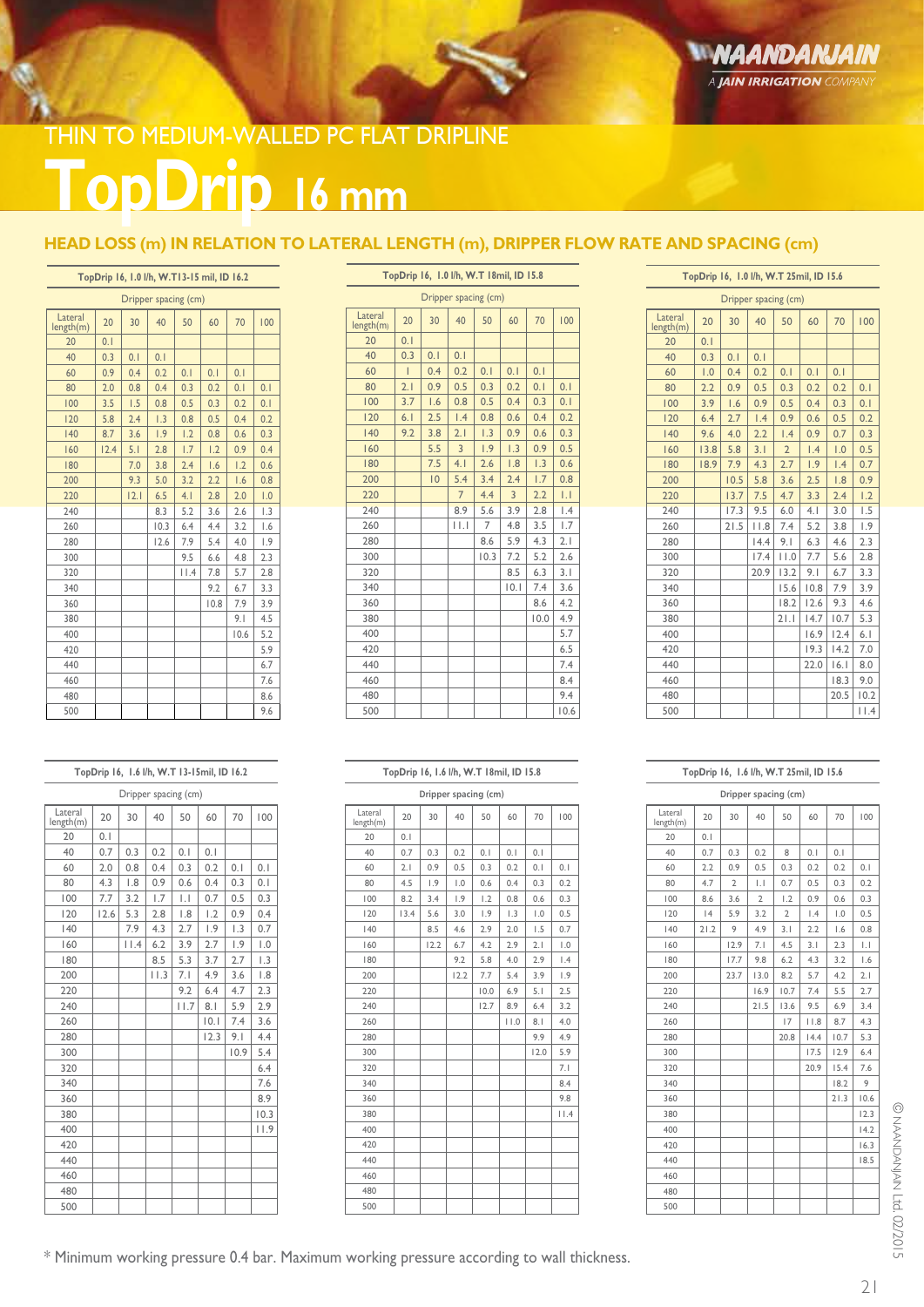## NAANDANJAIN A **JAIN IRRIGATION** COMPANY

## **TopDrip 16 mm** THIN TO MEDIUM-WALLED PC FLAT DRIPLINE

### **HEAD LOSS (m) IN RELATION TO LATERAL LENGTH (m), DRIPPER FLOW RATE AND SPACING (cm)**

### **TopDrip 16, 2.0l/h, W.T 13-15mil,ID 16.2**

| Dripper spacing (cm) |     |      |     |      |                |                |                 |  |  |  |  |
|----------------------|-----|------|-----|------|----------------|----------------|-----------------|--|--|--|--|
| Lateral<br>length(m) | 20  | 30   | 40  | 50   | 60             | 70             | 100             |  |  |  |  |
| 20                   | 0.2 | 0.1  | 0.1 | 0.1  | 0.1            | 0.1            | 0.1             |  |  |  |  |
| 40                   | T   | 0.4  | 0.3 | 0.2  | 0.1            | 0.1            | 0.1             |  |  |  |  |
| 60                   | 2.8 | 1.2  | 0.7 | 0.4  | 0.3            | 0.2            | 0.1             |  |  |  |  |
| 80                   | 6   | 2.5  | 1.4 | 0.9  | 0.6            | 0.5            | 0.3             |  |  |  |  |
| 100                  | 0.1 | 4.6  | 2.5 | 1.6  | $\overline{L}$ | 0.8            | 0.4             |  |  |  |  |
| 120                  |     | 7.5  | 4.1 | 2.6  | 1.8            | 1.3            | 0.7             |  |  |  |  |
| 140                  |     | 10.5 | 6.2 | 3.9  | 2.7            | $\overline{2}$ | I               |  |  |  |  |
| 160                  |     |      | 9   | 5.6  | 3.9            | 2.9            | $\mathsf{I}$ .4 |  |  |  |  |
| 180                  |     |      |     | 7.8  | 5.4            | 3.9            | 1.9             |  |  |  |  |
| 200                  |     |      |     | 10.4 | 7.2            | 5.3            | 2.6             |  |  |  |  |
| 220                  |     |      |     |      | 9.4            | 6.8            | 3.6             |  |  |  |  |
| 240                  |     |      |     |      |                | 8.7            | 4.3             |  |  |  |  |
| 260                  |     |      |     |      |                |                | 5.3             |  |  |  |  |
| 280                  |     |      |     |      |                |                | 6.5             |  |  |  |  |
| 300                  |     |      |     |      |                |                | 7.9             |  |  |  |  |
| 320                  |     |      |     |      |                |                | 9               |  |  |  |  |

### **TopDrip 16, 2.0l/h, W.T 18mil,ID 15.8**

 $2 - 1 - 3$ 

| Dripper spacing (cm) |      |      |      |      |                |      |                  |  |  |  |
|----------------------|------|------|------|------|----------------|------|------------------|--|--|--|
| Lateral<br>length(m) | 20   | 30   | 40   | 50   | 60             | 70   | 100              |  |  |  |
| 20                   | 0.2  | 0.1  | 0.1  | 0.1  | 0.1            | 0.1  | 0.1              |  |  |  |
| 40                   | Ī    | 0.5  | 0.3  | 0.2  | 0.1            | 0.1  | 0.1              |  |  |  |
| 60                   | 3    | 1.3  | 0.7  | 0.5  | 0.3            | 0.3  | 0.1              |  |  |  |
| 80                   | 6.3  | 2.7  | 1.5  | T    | 0.7            | 0.5  | 0.3              |  |  |  |
| 100                  | 11.7 | 5    | 2.7  | 1.7  | 1.2            | 0.9  | 0.5              |  |  |  |
| 120                  |      | 8.1  | 4.4  | 2.8  | $\overline{2}$ | 1.4  | 0.7              |  |  |  |
| 140                  |      | 12.3 | 6.7  | 4.3  | $\overline{3}$ | 2.2  | $\overline{1.1}$ |  |  |  |
| 160                  |      |      | 9.7  | 6.1  | 4.3            | 3.1  | 1.6              |  |  |  |
| 180                  |      |      | 13.4 | 8.5  | 5.9            | 4.3  | 2.1              |  |  |  |
| 200                  |      |      |      | 11.3 | 7.8            | 5.8  | 2.8              |  |  |  |
| 220                  |      |      |      | 14.7 | 10.2           | 7.5  | 3.7              |  |  |  |
| 240                  |      |      |      |      | 13             | 9.5  | 4.7              |  |  |  |
| 260                  |      |      |      |      | 16.2           | 11.9 | 5.9              |  |  |  |
| 280                  |      |      |      |      |                | 14.4 | 7.2              |  |  |  |
| 300                  |      |      |      |      |                | 16.8 | 8.7              |  |  |  |
| 320                  |      |      |      |      |                |      | 10.4             |  |  |  |
| 340                  |      |      |      |      |                |      | 12.3             |  |  |  |
| 360                  |      |      |      |      |                |      | 14.5             |  |  |  |
| 380                  |      |      |      |      |                |      | 16.8             |  |  |  |

#### **TopDrip 16, 2.0l/h, W.T 25mil,ID 15.6**

| Dripper spacing (cm) |      |      |                |      |                |                |                  |  |  |  |
|----------------------|------|------|----------------|------|----------------|----------------|------------------|--|--|--|
| Lateral<br>length(m) | 20   | 30   | 40             | 50   | 60             | 70             | 100              |  |  |  |
| 20                   | 0.2  | 0.1  | 0.1            | 0.1  | 0.1            | 0.1            | 0.1              |  |  |  |
| 40                   | Ī    | 0.5  | 0.3            | 0.2  | 0.1            | 0.1            | 0.1              |  |  |  |
| 60                   | 3    | 1.3  | 0.7            | 0.5  | 0.3            | 0.3            | 0.2              |  |  |  |
| 80                   | 6.6  | 2.8  | 1.6            | ı    | 0.7            | 0.5            | 0.3              |  |  |  |
| 100                  | 12   | 5.1  | 2.8            | 1.8  | 1.3            | 0.9            | 0.5              |  |  |  |
| 120                  | 19.7 | 8.4  | 4.6            | 2.9  | $\overline{2}$ | 1.5            | 0.8              |  |  |  |
| 140                  |      | 12.7 | $\overline{7}$ | 4.4  | 3.1            | 2.3            | $\overline{1.1}$ |  |  |  |
| 160                  |      | 18.3 | 0.1            | 6.4  | 4.5            | 3.3            | 1.6              |  |  |  |
| 180                  |      |      | 4              | 8.8  | 6.2            | 4.5            | 2.2              |  |  |  |
| 200                  |      |      | 18.6           | 11.8 | 8.2            | 6.1            | $\overline{3}$   |  |  |  |
| 220                  |      |      |                | 15.4 | 10.7           | 7.8            | 3.9              |  |  |  |
| 240                  |      |      |                | 19.5 | 13.6           | $\overline{0}$ | 4.9              |  |  |  |
| 260                  |      |      |                |      | 16.9           | 12.5           | 6.2              |  |  |  |
| 280                  |      |      |                |      | 20.9           | 15.3           | 7.6              |  |  |  |
| 300                  |      |      |                |      |                | 18.6           | 9.2              |  |  |  |
| 320                  |      |      |                |      |                | 21.5           | П                |  |  |  |
| 340                  |      |      |                |      |                |                | 3                |  |  |  |
| 360                  |      |      |                |      |                |                | 15.2             |  |  |  |
| 380                  |      |      |                |      |                |                | 17.7             |  |  |  |
| 400                  |      |      |                |      |                |                | 20.4             |  |  |  |

### **TopDrip 16, 2.2l/h, W.T 13-15mil,ID 16.2**

| Dripper spacing (cm) |     |                 |     |     |     |     |     |  |  |
|----------------------|-----|-----------------|-----|-----|-----|-----|-----|--|--|
| Lateral<br>length(m) | 20  | 30              | 40  | 50  | 60  | 70  | 100 |  |  |
| 20                   | 0.2 | 0.1             | 0.1 | 0.1 | 0.1 | 0.1 | 0.1 |  |  |
| 40                   | IJ  | 0.5             | 0.3 | 0.2 | 0.1 | 0.1 | 0.1 |  |  |
| 60                   | 3.3 | $\mathsf{I}$ .4 | 0.8 | 0.5 | 0.4 | 0.3 | 0.2 |  |  |
| 80                   | 7.1 | 3               | 1.6 | ı   | 0.7 | 0.5 | 0.3 |  |  |
| 100                  |     | 5.4             | 3   | 1.9 | L.3 | I   | 0.5 |  |  |
| 120                  |     | 8.8             | 4.8 | 3   | 2.1 | 1.5 | 0.8 |  |  |
| 140                  |     |                 | 7.4 | 4.6 | 3.2 | 2.4 | 1.2 |  |  |
| 160                  |     |                 |     | 6.7 | 4.6 | 3.4 | 1.7 |  |  |
| 180                  |     |                 |     | 9.2 | 6.4 | 4.7 | 2.3 |  |  |
| 200                  |     |                 |     |     | 8.5 | 6.2 | 3.1 |  |  |
| 220                  |     |                 |     |     |     | 8.1 | 4   |  |  |
| 240                  |     |                 |     |     |     |     | 5   |  |  |
| 260                  |     |                 |     |     |     |     | 6.3 |  |  |
| 280                  |     |                 |     |     |     |     | 7.7 |  |  |
| 300                  |     |                 |     |     |     |     | 9.4 |  |  |

### **TopDrip 16, 2.2l/h, W.T 18mil,ID 15.8**

| Dripper spacing (cm) |      |      |      |                |                  |            |                  |  |
|----------------------|------|------|------|----------------|------------------|------------|------------------|--|
| Lateral<br>length(m) | 20   | 30   | 40   | 50             | 60               | 70         | 100              |  |
| 20                   | 0.2  | 0.1  | 0.1  | 0.1            | 0.1              | 0.1        | 0.1              |  |
| 40                   | 1.2  | 0.5  | 0.3  | 0.2            | 0.2              | 0.1        | 0.1              |  |
| 60                   | 3.5  | 1.5  | 0.8  | 0.5            | 0.4              | 0.3        | 0.2              |  |
| 80                   | 7.5  | 3.2  | 1.8  | IJ             | 0.8              | 0.6        | 0.3              |  |
| 100                  | 13.7 | 5.8  | 3.2  | $\overline{2}$ | $\overline{1.4}$ | I          | 0.5              |  |
| 120                  |      | 9.5  | 5.2  | 3.3            | 2.3              | 1.7        | 0.8              |  |
| 140                  |      | 14.4 | 7.9  | 5              | 3.5              | 2.6        | $\overline{1.3}$ |  |
| 160                  |      |      | 11.4 | 7.2            | 5.1              | 3.7        | 1.8              |  |
| 180                  |      |      | 15.8 | $ 0\rangle$    | $\overline{7}$   | 5.1        | 2.5              |  |
| 200                  |      |      |      | 13.3           | 9.3              | 6.8        | 3.4              |  |
| 220                  |      |      |      |                | 2.1              | 8.8        | 4.4              |  |
| 240                  |      |      |      |                | 15.3             | $ $ $ $ .3 | 5.6              |  |
| 260                  |      |      |      |                |                  | 4.         | 6.9              |  |
| 280                  |      |      |      |                |                  | 16.2       | 8.5              |  |
| 300                  |      |      |      |                |                  |            | 10.3             |  |
| 320                  |      |      |      |                |                  |            | 12.3             |  |
| 340                  |      |      |      |                |                  |            | 14.6             |  |

#### **TopDrip 16, 2.2l/h, W.T 25mil,ID 15.6**

| Dripper spacing (cm) |     |      |      |      |      |            |      |  |
|----------------------|-----|------|------|------|------|------------|------|--|
| Lateral<br>length(m) | 20  | 30   | 40   | 50   | 60   | 70         | 100  |  |
| 20                   | 0.2 | 0.1  | 0.1  | 0.1  | 0.1  | 0.1        | 0.1  |  |
| 40                   | 1.2 | 0.5  | 0.3  | 0.2  | 0.2  | 0.1        | 0.1  |  |
| 60                   | 3.6 | 1.5  | 0.9  | 0.5  | 0.4  | 0.3        | 0.2  |  |
| 80                   | 7.7 | 3.3  | 1.8  | 1.2  | 0.8  | 0.6        | 0.3  |  |
| 100                  | 4.  | 6    | 3.3  | 2.1  | 1.5  | IJ         | 0.6  |  |
| 120                  |     | 9.8  | 5.4  | 3.4  | 2.4  | 1.8        | 0.9  |  |
| 140                  |     | 15   | 8.3  | 5.2  | 3.6  | 2.7        | 1.3  |  |
| 160                  |     | 21.5 | 11.9 | 7.5  | 5.3  | 3.9        | 1.9  |  |
| 180                  |     |      | 16.5 | 10.4 | 7.3  | 5.3        | 2.6  |  |
| 200                  |     |      | 21.1 | 4    | 9.7  | 7.2        | 3.5  |  |
| 220                  |     |      |      | 8.   | 12.7 | 9.3        | 4.6  |  |
| 240                  |     |      |      |      | 6.1  | $ $ $ $ .8 | 5.8  |  |
| 260                  |     |      |      |      | 20   | 14.8       | 7.3  |  |
| 280                  |     |      |      |      |      | 8.         | 9    |  |
| 300                  |     |      |      |      |      | 22         | 10.9 |  |
| 320                  |     |      |      |      |      |            | 3    |  |
| 340                  |     |      |      |      |      |            | 15.4 |  |
| 360                  |     |      |      |      |      |            | 18   |  |
| 380                  |     |      |      |      |      |            | 21   |  |